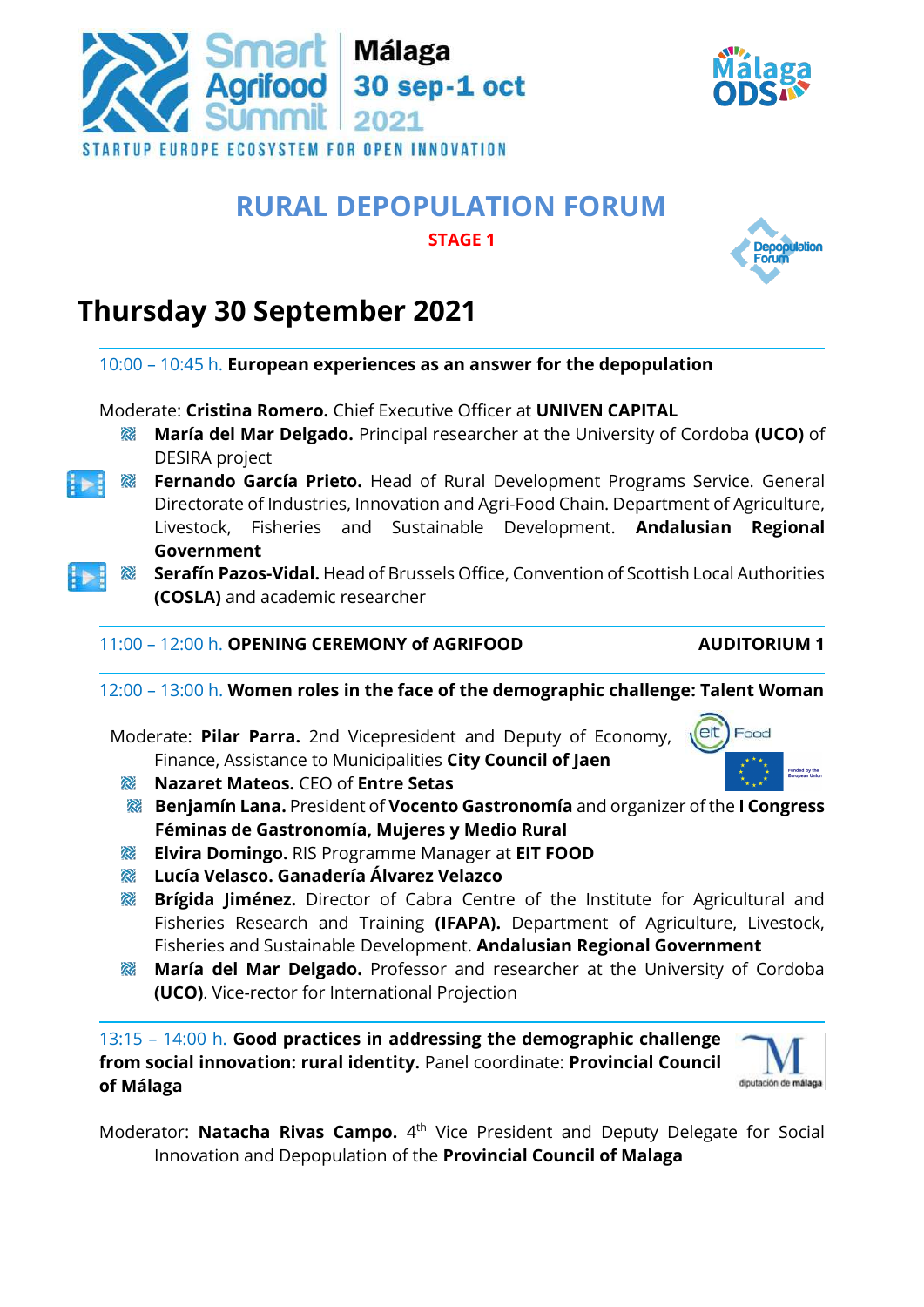



Support in the repopulation process: **"My Environment recovers with you"** from the Spanish Red Cross and Vente a Vivir a un Pueblo SL platform

- **Ramón Pradera**. Director and creator of **Vente a vivir a un pueblo**
- **Paula Rodríguez**. Social Intervention technician at **Cruz Roja**

The emotional bond, key to avoid depopulation: **"Welcoming Town"** of Aula del Mar

**Cristina Moreno.** President of the **Talento y Naturaleza Asociation**. Director of the **Pueblo Acogedor Project**. Director of **Aula del Mar**.

Young people and their attachment to the countryside: **"La Semilla Rural"** by Asociación Extiércol

**Cristóbal González.** President of **Extiercol**

14:00 – 15:30 h. WORKING LUNCH

15:45 – 16:30 h. **Rural Lab. Digitalisation of administrations and the offer to attract talent and entrepreneurs in rural areas.**

Moderate: **Miguel Ángel Molinero.** Director partner of **Rurapolis**

- R **Antonio Galán.** Director Employment and Enterprise Area **Provincial Council Jaen**
- **José Morales Cobo.** Manager of **Eprinsa. Córdoba Distrito Smart R**
- **Francisco Javier Ruiz.** Mayor of **Fuente Palmera**
- K **José Aquilino Antuña.** General director of **Comitas e-Health**
- IЫ R **Juan Manuel Velasco.** Programme Manager Broadband at DG AGRI, Agriculture and Rural Development **European Commission**

16:45 – 17:30 h. **SMARTFOOD Project: Towards a smart and sustainable agri-food production.** Consejería de Agricultura,<br>Ganadería, Pesca y UNIÓN EUROPEA Junta Agencia de Gestión Agraria<br>y Pesquera de Andalucía Fondo Europeo de Desarrollo Regional de Andalucía | Desarrollo Sostenible

Keynote: **Vanessa Bernad**. Technical Coordinator of the Project. Agricultural and Fisheries Management Agency of Andalusia **(AGAPA). Andalusian Ministry of Agriculture, Livestock, Fisheries and Sustainable Development**

- Moderate: **José Carlos Álvarez**. Director Manager of the Agricultural and Fisheries Management Agency of Andalusia **(AGAPA) Andalusian Ministry of Agriculture, Livestock, Fisheries and Sustainable Development**
	- **Juan Miguel González.** CTO de **LifeWatch**
	- **Teresa Carrillo**. R&D Coordinator of **BALAM Agriculture**
	- **Tomas Fernandez de Sevilla**. Sales Manager at **AIRBUS**